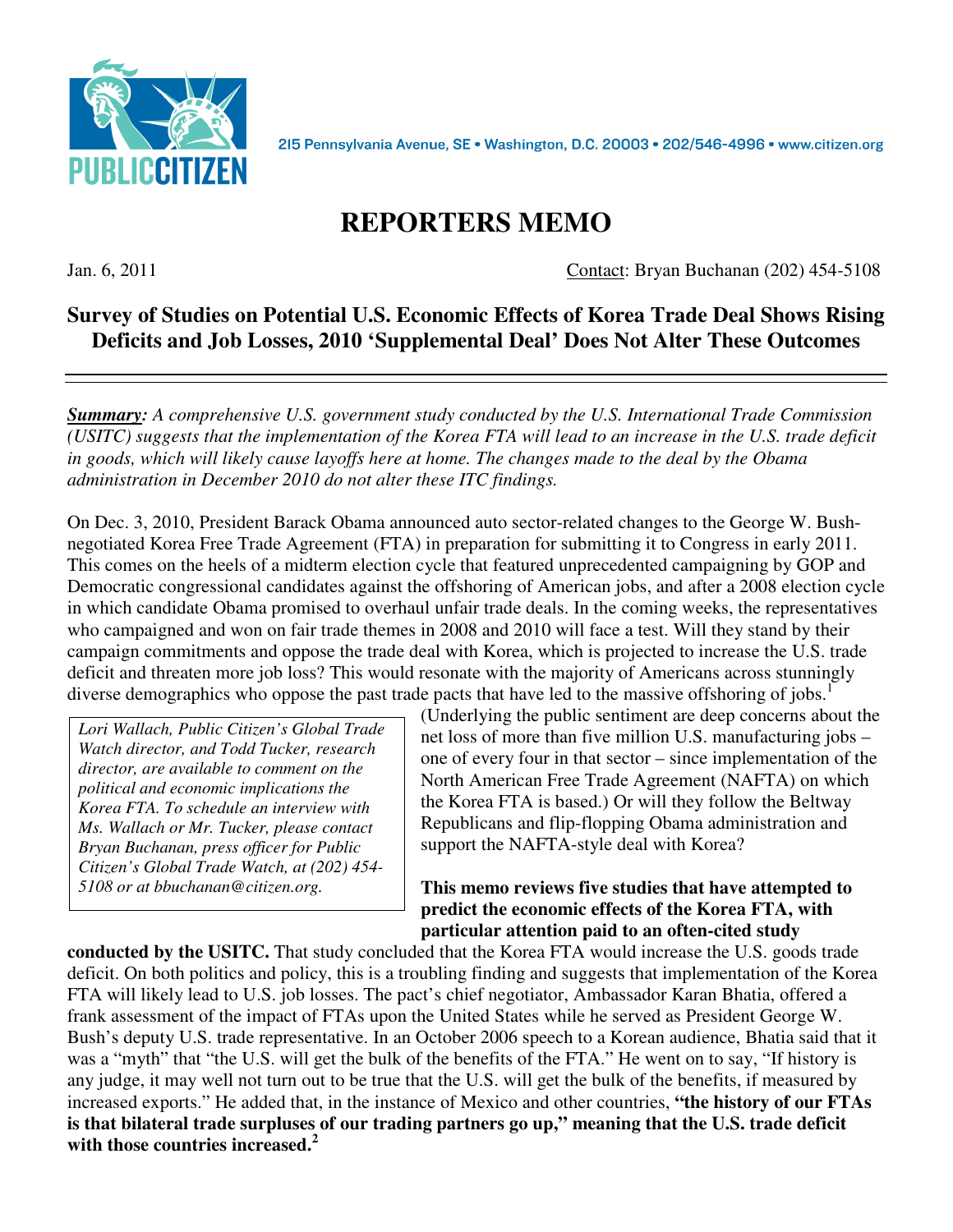For an analysis of a wider range of factors that will complicate any push for passage of Bush's Korea FTA, see our political backgrounder at: http://bit.ly/dhITT8.

South Korea is a major industrial power. U.S. imports of Korean goods are predicted by the USITC to increase significantly if the FTA is implemented. U.S. export opportunities to Korea are murky. The pact was negotiated under the deadline of Fast Track termination in 2007. With literally minutes to go before losing Fast Track trade authority,<sup>3</sup> the Bush administration agreed to terms that allowed certain Korea tariffs to remain in place for sectors in which the U.S. agreed to eliminate its tariffs immediately. Turning to U.S. imports from Korea, some goods from South Korea (including motor vehicles and apparel) currently face high tariffs. This stands in contrast to goods from many developing countries that already enjoy U.S. trade preferences.<sup>4</sup> Elimination of these tariffs on Korean goods could lead to a flood of imports, thereby reducing U.S. demand for domestically produced products and causing factories to reduce production and lay off workers.

A study by the Economic Policy Institute has examined the employment impacts of implementation of the Korea FTA. The study examined the U.S. historical experience with major changes in bilateral trade policy – namely changes in trade flows with Mexico and China after NAFTA implementation and Chinese World Trade Organization (WTO) ascension, respectively – to determine the likely impact of the Korea FTA on trade flows and jobs.<sup>5</sup> The EPI found that implementation of the Korea FTA would boost the U.S. trade **deficit with Korea by \$13.9 billion over the next seven years.<sup>6</sup> This rise in the trade deficit, in turn, would cost the U.S. economy about 159,000 net jobs.<sup>7</sup>** This is equivalent to losing 90 percent of the manufacturing jobs in Detroit.<sup>8</sup>

Public Citizen conducted a similar exercise in our report "Lies, Damn Lies and Export Statistics: How Corporate Lobbyists Distort Record of Flawed Trade Deals," available at: http://bit.ly/bx3JJn. Examining the relative export growth record to the broader set of America's 17 FTA partners, we found that American exports to FTA countries have on the whole grown at less than half the pace of U.S. exports to countries with which we do not have such pacts. If the difference between the FTA and non-FTA export growth rates for goods for each year were to be put in dollar terms, the total U.S. FTA export "penalty" would be \$72 billion over the past decade.<sup>9</sup>

## **U.S. Government Agency Review Projects Rising U.S. Deficit with Korea FTA**

The USITC, an independent federal body that analyzes the likely effects of trade agreements for Congress and the executive branch, made projections of the effects of the Korea FTA based on a complex mathematical model of the global economy (a computable general equilibrium [CGE] model). It found that the Korea FTA would result in an increase in the total U.S. goods trade deficit of between \$308 million and \$416 million.<sup>10</sup> Imports are projected to increase by \$5,100 million to \$5,692 million, and exports will increase by \$4,792 million to \$5,276 million.

The December 2010 supplemental deal – which extended the time period for but did not eliminate the tariff phase-out for certain autos and trucks – does not alter these findings. That is because the USITC model looks at the change in trade flows when the agreement is fully implemented and tariffs are fully phased out. Given that the supplemental agreement did not alter the ultimate elimination of these tariffs, but only the timeline for these cuts, it does not alter the USITC findings. (The study did not attempt to project the effects of the agreement on overall services trade, due to insufficient data and widely shared concerns among economists about the feasibility of modeling the non-tariff regulatory changes that affect services trade.)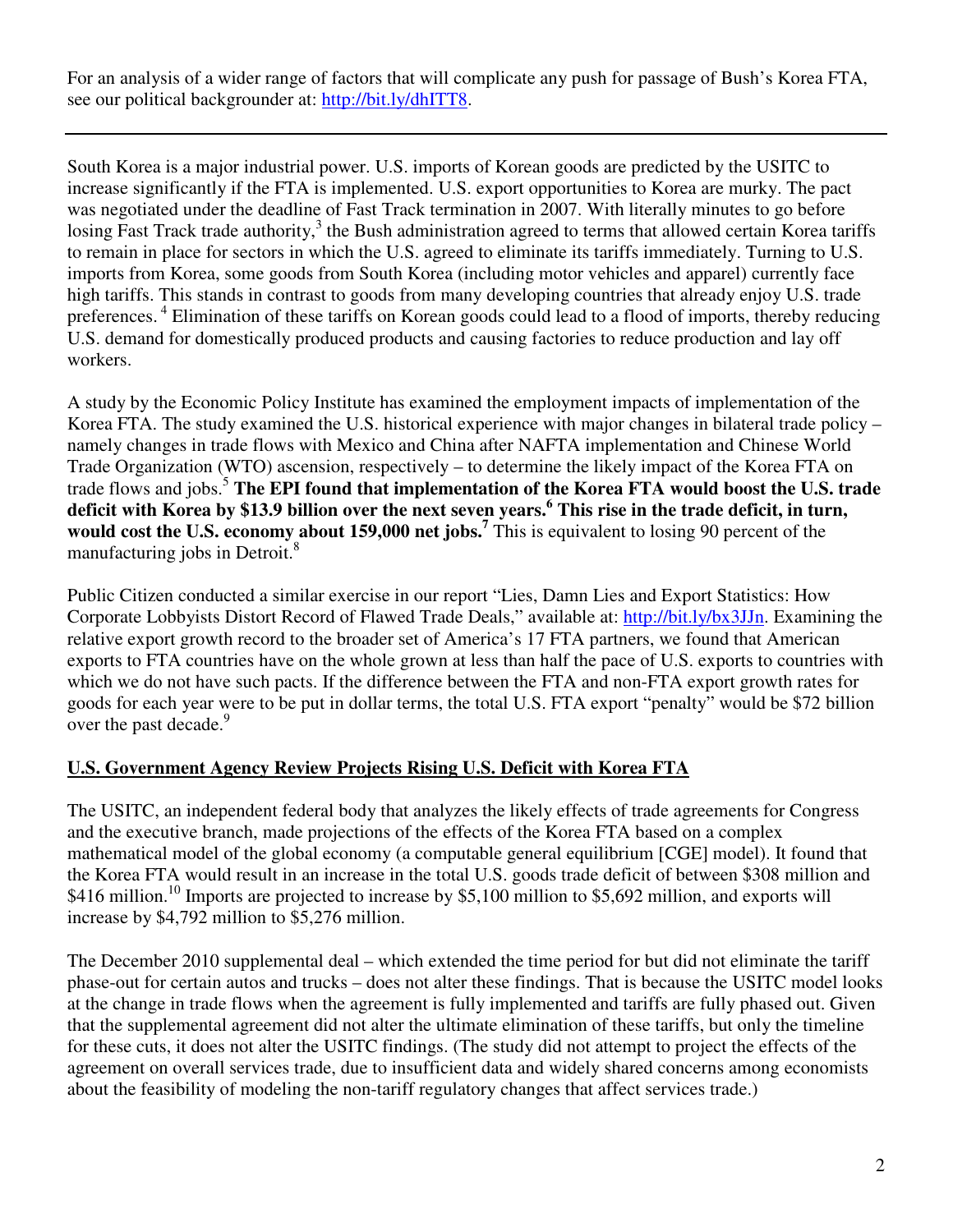In announcing his intentions to send the Korea FTA to Congress, Obama said, "I am very pleased that the United States and South Korea have reached agreement on a landmark trade deal that is expected to increase annual exports of American goods by up to \$11 billion and support at least 70,000 American jobs."<sup>11</sup> A fact sheet that accompanied the release said, "With the U.S. International Trade Commission (ITC) estimating that the tariff cuts alone in the U.S.-Korea trade agreement will increase exports of American goods by \$10 billion to \$11 billion, advancing this agreement will secure the tens of thousands of American jobs supported by those exports."<sup>12</sup>

Obama's use of the term "support" is critical, as noted in a *New York Times* story, "Few New Jobs Expected Soon from Free-Trade Agreement with South Korea."<sup>13</sup> The figure Obama cites reflects the ITC's projected gains of \$10 billion to \$11 billion in U.S. exports to Korea.<sup>14</sup> It is likely that the jobs number was then derived by multiplying the estimated gain in bilateral exports by an exports-to-jobs ratio. An April 2010 report from the International Trade Administration estimated that every \$150,000 in U.S. exports supports one American job.<sup>15</sup> Applying this exports-to-jobs ratio to the \$10 billion to \$11 billion exports figure yields an estimate of 66,667-73,333 jobs. The "70,000 jobs" figure falls in the middle of that range, so it is highly likely that the figure is based on the USITC bilateral export estimates. However, it notably does not include the other side of the calculation – U.S. jobs lost to imports.

*"If you want a trade policy that helps employment, it has to be a policy that induces other countries to run bigger deficits or smaller surpluses. A countervailing duty on Chinese exports would be job-creating; a deal with South Korea, not." - Paul Krugman, "Trade Does Not Equal Jobs," The New York Times, Dec. 6, 2010* 

It is misleading to discuss just exports when examining the potential economic and jobs impact of trade agreements. Just as greater exports tend to support more jobs, greater imports tend to eliminate jobs – all else being equal. The 70,000 figure ignores the USITC's import estimates entirely. If we were to account for the effects of imports, use this same method of jobs calculation and consider the USITC's estimate of the effect of the Korea FTA on the U.S. global trade balance (available on Table 2.3 on page 2-14 in the USITC report), we would find that

the Korea FTA would cause a net loss of U.S. jobs, since the trade deficit will increase by \$308-416 million. Even if only the USITC's projections on the bilateral trade flows with Korea were to be considered, more than 60 percent of the job gains from exports would be wiped out from job losses due to increased imports from Korea.

Given that the fundamental question is what the FTA would mean for America's trade balance and thus jobs, it is worth understanding the seemingly conflicting data in the USITC report. At first glance the USITC study seems to suggest that the U.S. trade balance in goods (also known as merchandise) will improve by \$3.3-4 billion because this is the projected change in the bilateral trade balance with Korea. However, due to the way that bilateral trade agreements affect global trade flows, the Korea FTA's results for overall U.S. trade balance in goods are dramatically different from the change in the bilateral balance with Korea. Chapter 2 of the USITC report explains: "The last row in table 2.3 reports the simulated changes in total U.S. trade in sectors analyzed in this simulation. Total U.S. exports of these commodities is expected to be higher by \$4.8–5.3 billion, and total imports of commodities in this analysis is expected to be higher by \$5.1–5.7 billion."<sup>16</sup> Subtracting the import figures from the exports figures reveal that the USITC study predicts the total U.S. trade deficit in goods will increase by between \$0.3 billion and \$0.5 billion. This finding in sum is that the effect of *trade diversion* on U.S. exports is greater than the effect on U.S. imports, so the U.S. trade balance with the world (including Korea) will worsen after the FTA goes into effect, but the balance with Korea alone improves. The bottomline USITC finding contradicts Obama's stated purpose for passing the FTA – to promote his goal of doubling exports to create two million U.S. jobs.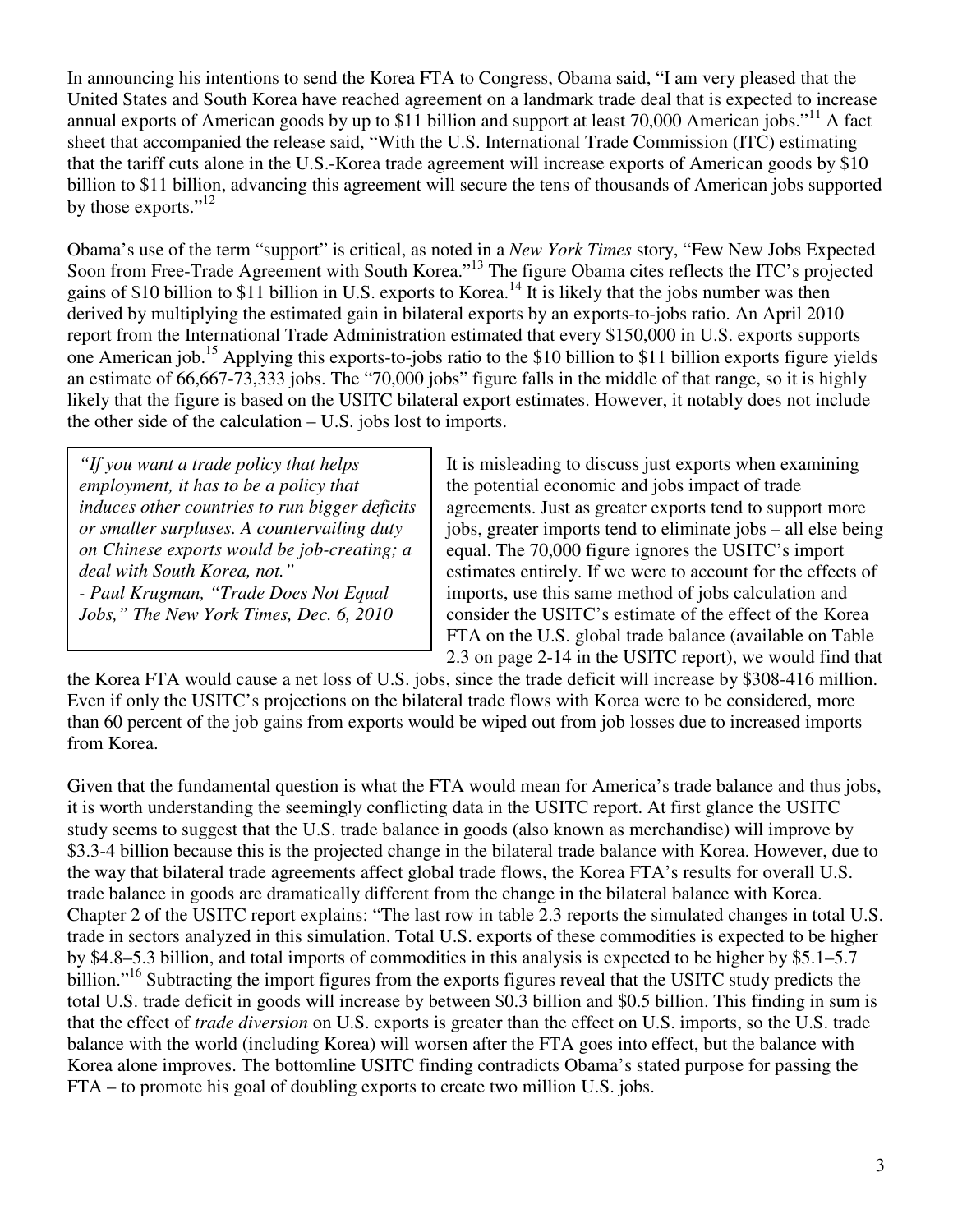Unlike in past analyses, $17$  the Obama administration's Dec. 3 fact sheet on the supplemental deal at least acknowledges the existence of trade imbalances, stating, "In 2009 our goods trade deficit with Korea was \$11 billion while the services trade surplus was \$7.1 billion in 2008. The ITC estimates the U.S. trade balance with Korea will improve by \$3.3 billion to \$4 billion under the agreement."<sup>18</sup> However, as noted above, this statistic accounts for only the bilateral balance – not the changes in the global U.S. trade deficit, which is what corresponds to the changes in total employment.

Finally, the administration fact sheet states that "the U.S. International Trade Commission estimates that America's economic output will grow more from the U.S.-Korea agreement than from the United States' last nine trade agreements combined."<sup>19</sup> It is worth noting that most of the countries with which the U.S. has signed recent trade agreements are economic basketcases – meaning that this statistic is not particularly noteworthy.

The structure of the USITC's projection model does not permit the total number of workers to vary, so their report does not contain a net job loss estimate to accompany the estimate of the increased deficit.<sup>20</sup> While holding the total number of workers constant, though, the model does permit the movement of workers from one sector of the economy to another, so it can be useful in illustrating the types of jobs that may be lost with a Korea FTA.

The USITC study indicates that jobs may be lost in many high-wage industries, including auto manufacturing and electronics manufacturing. The average hourly earnings of workers in the electronic equipment manufacturing industry, projected to lose a significant number of jobs, were \$30.38 in 2008. This was 40.5 percent greater than the average hourly earnings of all workers employed in the private sector. Table 1 shows what is driving these declines in employment in these industries: large rises in the trade deficit in these sectors, totaling up to \$1.8 billion for motor vehicles and parts, other transportation equipment and electronic equipment.

Table 1 displays the USITC's estimates of the trade balance impact upon a few sectors of the U.S. economy where it projects the FTA will cause deficits: motor vehicles, electronic equipment, "other transportation equipment," iron, metal products, textiles and apparel. The USITC developed ranges for the statistically likely effects of the FTA, which are labeled in the Table 1 as "low" and "high" estimates.

By identifying the location of businesses in these vulnerable sectors, it is possible to determine which U.S. states are most at risk for Korea FTA-related job loss.<sup>22</sup> Interestingly, many of these are swing states that Obama must capture to win reelection.

| <b>Table 1: USITC Estimates of Trade Balance</b> |                     |             |
|--------------------------------------------------|---------------------|-------------|
| <b>Effects of Korea FTA, Selected Industries</b> |                     |             |
|                                                  | Change in U.S.      |             |
|                                                  | global trade        |             |
|                                                  | balance (millions   |             |
|                                                  | of dollars) $^{21}$ |             |
|                                                  | Low                 | High        |
| Motor vehicles and parts                         | $(\$531)$           | $(\$708)$   |
| Other transportation                             | (\$340)             | (\$293)     |
| equipment                                        |                     |             |
| Electronic equipment                             | $(\$790)$           | (\$762)     |
| Metal products                                   | (\$169)             | (\$187)     |
| Textiles                                         | (\$169)             | (\$190)     |
| Apparel                                          | $($ \$56)           | (\$74)      |
| Iron-containing metals                           | (\$65)              | (\$75)      |
| Total                                            | $(\$2,120)$         | $(\$2,289)$ |

- For the auto sector, the top five states that would face Korea FTA job loss threats are: Michigan, Indiana, Ohio, Kentucky and California.
- For the other transportation equipment sector, the top five states that would face Korea FTA job loss threats are: California, Texas, Florida, Georgia and Connecticut.
- For the electronic equipment sector, the top states that would face Korea FTA job loss threats are: California, Texas, New York, Illinois and Massachusetts.
- For the metal products sector, the top five states that would face Korea FTA job loss threats are: California, Texas, Pennsylvania, Michigan and Illinois.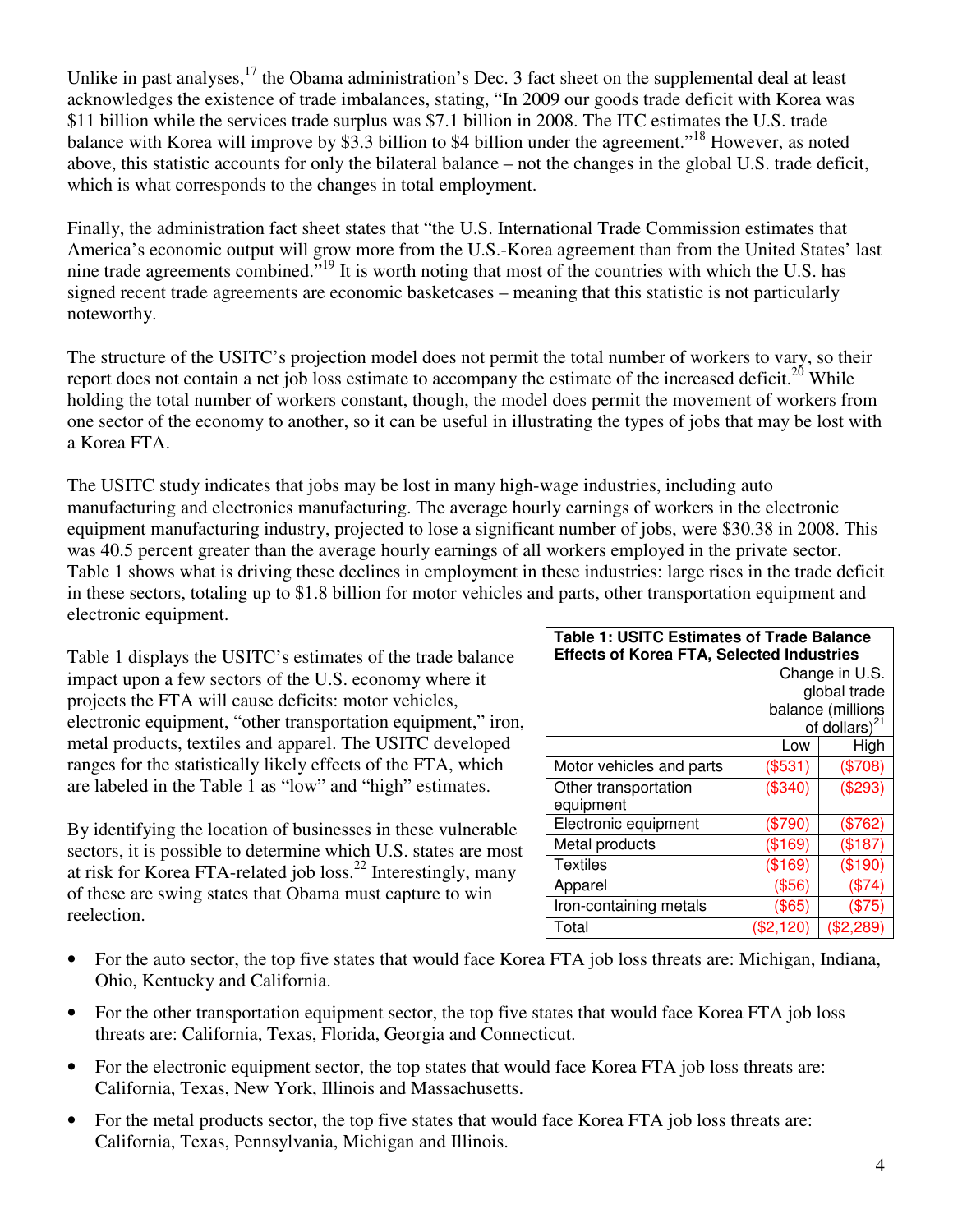- For the textiles sector, the top five states that would face Korea FTA job loss threats are: North Carolina, Georgia, California, South Carolina and Alabama.
- For the apparel sector, the top states that would face Korea FTA job loss threats: California, New York, Kentucky, Texas and Pennsylvania.
- For the iron-containing metals sector, the top states that would face Korea FTA job loss threats are: Pennsylvania, Ohio, Texas, Michigan and Illinois.

The auto manufacturing industry may lose a significant number of workers due to the FTA. Indeed, the Korea Automobile Manufacturing Association (KAMA) celebrated the December 2010 supplemental deal in the following terms: "The deal wiped off uncertainties in the world's largest automobile market and is forecast to drive up South Korean automakers' market share in the U.S. ... Small and mid-size auto parts makers will also benefit from the elimination of tariffs."<sup>23</sup> The USITC study projected that once tariffs are phased out, the sizable bilateral trade deficit with Korea in autos and auto parts (Korean sent 500,000 autos here in 2010 while the U.S. exported less than 6,000 to Korea<sup>24</sup>) would increase by up to \$1.3 billion.<sup>25</sup> To try to expand U.S. auto exports to Korea, the supplemental negotiations concluded in December 2010 included a four-year waiver of Korean auto fuel efficiency and emission standards for U.S. imports as well as a waiver of Korean auto safety standards for a high number of U.S. imports. Other Korean policies identified by the industry and United Auto Workers as posing significant non-tariff barriers to entry were not waived. And, the low 35 percent domestic content rule for vehicles to obtain duty-free treatment was not altered, meaning Korean assembled vehicles containing 65 percent Chinese and other inputs would gain duty-free entry into the U.S. market. (Korea's FTA with the European Union requires 55 percent domestic content to obtain favorable tariff treatment.) The elimination of U.S. auto and truck tariffs and the low rule of origin requirements raise the question of whether Korean auto firms now producing cars in the United States would continue their operations. The average hourly earnings of American workers in the auto industry was \$23.61 in 2008, 9.2 percent greater than the average hourly earnings of all workers employed in the private sector  $(21.62).^{26}$  According to the U.S. Bureau of Labor Statistics (BLS), total hourly compensation per worker, which includes both wages and benefits, was \$36.35 for American workers in the auto sector and \$23.30 for Korean workers in the auto sector in 2007, so compensation for American auto workers is about 56 percent higher. $27$ 

Interestingly, the USITC predicted that, were the Korea FTA implemented, there would be an absolute decline in the total value of exports in some manufacturing sectors, including electronic equipment, other transportation equipment and iron-containing metals, not just a worsening of the balance. For example, total U.S. exports of electronic equipment are expected to decline by \$293 million to \$381 million due to the Korea FTA implementation.<sup>28</sup> This is a particularly troubling development, since high-tech jobs are often touted as being the "jobs of the future."

The USITC projected that the workers shed by these high-paying industries would be absorbed by other industries – principally low-paying industries such as meat processing, which are expected to export more goods under the Korea FTA. Employment in the bovine meat production industry was projected to rise by 0.7 to 1.8 percent. This was the greatest percent increase projected for any industry, except for the industry of actually raising cattle, sheep, goats and horses, whose employment was also projected to rise by 0.7 to 1.8 percent. Workers in the meat production industry are very poorly paid. Their average hourly earnings are only \$13.69, which is 36.7 percent less than the average hourly earnings of all workers employed in the private sector.<sup>29</sup> (Notably, 80 percent of the top 10 states with the highest concentration of meat processing jobs as a share of total jobs have been given a Republican-leaning Partisan Voting Index score by the Cook Political Report, ranging from R+4 to  $\overline{R}$ +13.<sup>30</sup> This makes it unlikely that Democrats will be able to politically capitalize on any job creation in the meat-processing sector.)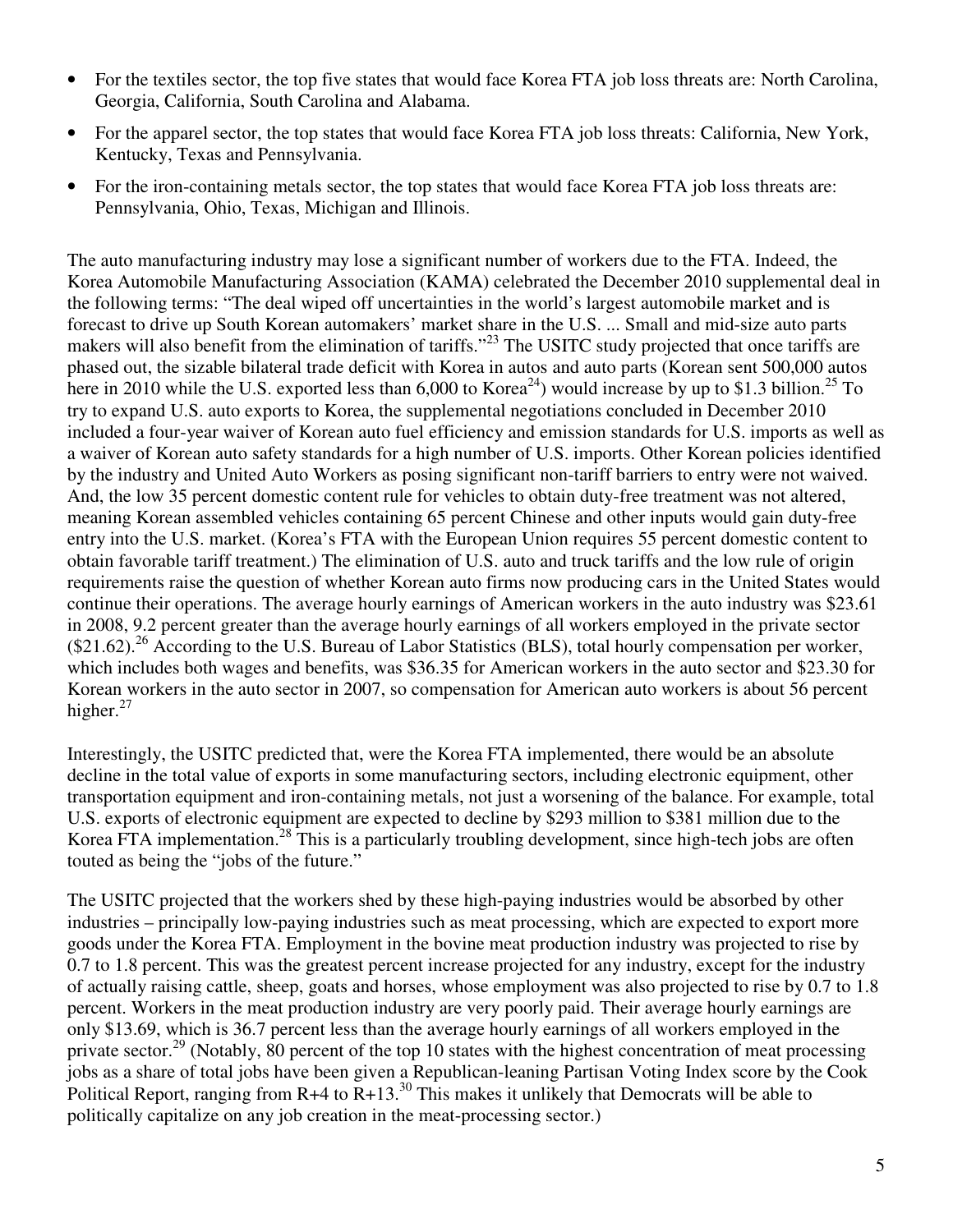The unfavorable employment effects of the Korea FTA projected by the USITC model can be thought of as the *minimum* level of employment displacement and trade deficit increase (and related employment displacement) that the Korea FTA might bring about, given that past USITC projections have been overly optimistic. For example, a 1999 USITC study using roughly the same model estimated that China's tariff offer for WTO ascension would increase the U.S. trade deficit with China by only \$1 billion dollars.<sup>31</sup> In reality, the trade deficit with China skyrocketed by \$167 billion between 2001 and 2008.<sup>32</sup> Although China's WTO ascension alone (and the favorable trade treatment that came with it) likely did not cause the entirety of the huge rise in the trade deficit with China, it almost certainly contributed more than \$1 billion dollars to the rise in the deficit.

### **Losing Ground Against Export Competitors** *With* **the FTA**

The administration has said that "America used to be Korea's biggest trading partner. But since 2003, we have fallen to fourth place – behind China, Japan and the European Union. In just over a decade, our share of Korea's import market for goods has fallen from 21 percent to just 9 percent – a smaller share than the European Union, which is preparing to secure more of the Korean market by implementing its own free trade agreement next summer. During that same period China's market share increased from 7 percent to 18 percent. The U.S.-Korea trade agreement will help American companies and American workers regain a strong hand in the Korean marketplace, making sure that more of the goods and services sold there are made in America – not somewhere else. Those benefits will be in jeopardy if we do nothing while Korea moves forward on agreements with the EU, Australia, and others."<sup>33</sup>

In fact, the USITC finds that a lot of the impact of the FTA will simply be product shifting: U.S. exports that used to go to Europe or China will be redirected to Korea. This provides no additional benefit to U.S. workers, but can serve on a superficial level to boost the apparent gains from the FTA.

Moreover, the rules of origin in the FTA will disproportionately benefit countries that are not signatories to the agreement, such as China and the countries of the European Union. In the auto sector, for instance, as much as two-thirds of the inputs can come from these other countries, and then be incorporated into a final product in South Korea and gain the same benefits as if it were *wholly made* in South Korea. Europe, in contrast, got a much better deal with its EU-Korea trade deal, which requires more than half the value of the auto parts to come from the EU or Korea to qualify for EU-Korea FTA benefits.

In sum, the Obama administration partially adopts a fair trade rhetoric by talking about competiveness with other trading partners. What it fails to mention is that the benefits of the U.S.-Korea deal it negotiated will go largely to Europe, China and other countries – the countries we supposedly are trying to outcompete.

#### **Other Studies On Korea FTA Economic Effects are Questionable**

There are other studies on the Korea FTA's possible economic outcomes, but they make questionable assumptions and/or do not explain their methodology fully. They thus are best ignored. For example, a 60 page study commissioned by the Korea Economic Institute accounts for a range of issues that other models do not account for, but also relies on the unrealistic assumption that "trade remains balanced for each country or region, that is, any initial trade imbalance remains constant as trade barriers are changed."<sup>34</sup> Hence, under the assumptions of the model, no matter how tariff levels between countries change, the U.S. global trade balance would stay constant.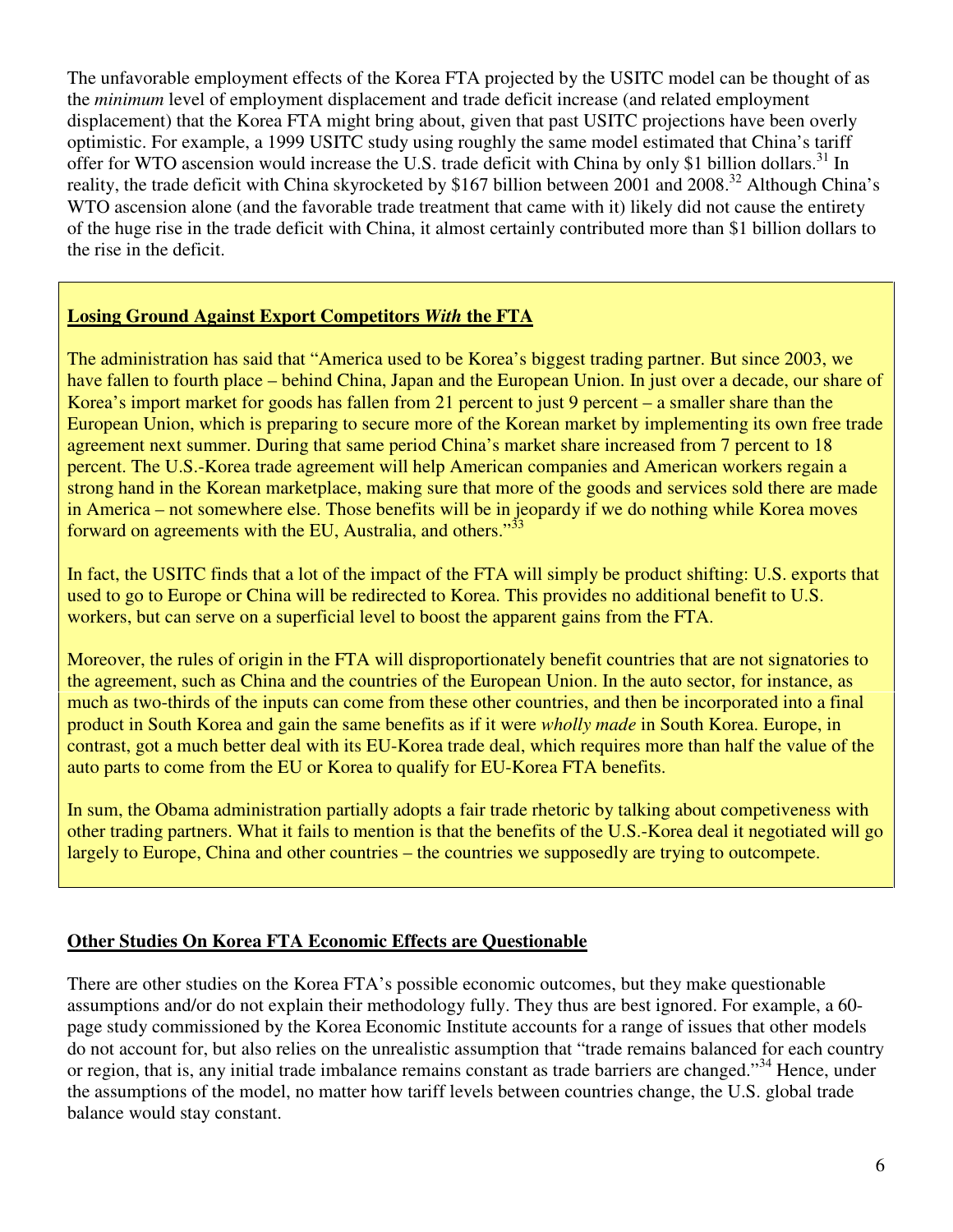To give another example, a 2009 study commissioned by the U.S. Chamber of Commerce that predicts large gains in U.S. jobs from the FTA is generally vague in its explanation of its methodology.<sup>35</sup> More concerning, though, is that nowhere does the report give an estimate of the increase in U.S. imports due to the FTA. At a minimum, any study that claims to predict the effects of a trade agreement upon the U.S. economy should deal with both sides of trade – exports *and* imports. Given that the study doesn't even report *any* estimates of an effect on imports, it is not clear whether the study accounted for the effects of rising imports at all. Indeed, failing to account for the effects of increased imports would go a long way toward explaining how the study came up with the unreasonably large number of jobs that the Korea FTA would supposedly create.

A 2006 study on a potential Korea FTA from the Peterson Institute for Institutional Economics fails to even report its projected changes in trade flows due to an FTA, so the study's results on effects upon the U.S. trade deficit are unknown.<sup>36</sup> Since the study was carried out before the release of the text of the FTA, it studied two scenarios – one in which rice tariffs were eliminated and one in which they were left unchanged. Rice tariffs *are* left unchanged in the final text of the Korea FTA.<sup>37</sup> The results of the model with unchanged rice tariffs predict that the U.S. will gain \$6.3 billion in welfare in the medium term.<sup>38</sup> However, it predicts that most manufacturing sectors will see significant declines in output, including a 0.3 percent decline in U.S. motor vehicle output and a 0.5 percent decline in the output of electronic equipment.<sup>39</sup> It also projects that the wages of unskilled workers in the United States will change by less than 0.05 percent (the percent change in wage is rounded to 0.0 in the table) and the wages of skilled workers will decline by 0.1 percent.<sup>40</sup>

#### **Conclusion**

In summary, an independent government study suggests that the implementation of the Korea FTA will lead to an increase in the U.S. trade deficit in goods, which will likely cause layoffs here at home. Members of Congress will face severe political liability back home if they vote for a NAFTA-style trade deal that is expected to kill jobs at a time of sky high unemployment.

#### **ENDNOTES**

<sup>1&</sup>lt;br><sup>1</sup> See Todd Tucker, "Election 2010: The Best Defense Was a Fair Trade Offense," Public Citizen, November 2010. Available at: http://bit.ly/bdDk2e

<sup>2</sup> Remarks by Ambassador Karan Bhatia (Deputy U.S. Trade Representative) at Yonsei University, October 24,

<sup>2006,</sup> Available at: http://ustraderep.gov/assets/Document\_Library/Transcripts/2006/October/asset\_upload\_file496\_9901.pdf <sup>3</sup> For more background on "Fast Track," see Todd Tucker and Lori Wallach, *The Rise and Fall of Fast Track Trade Authority*, (Washington, D.C.: Public Citizen, 2009). Available at: http://www.fasttrackhistory.org/

 $4 \text{ In } 2008$ , imports of Korean goods into the United States faced a trade-weighted average tariff of 1.50 percent. Goods from Colombia and Panama, potential FTA partners, faced trade-weighted average tariffs of 0.95 and 0.56, respectively. World Trade Organization, "Tariff Analysis Online," June 2010 version, Available at: http://tariffanalysis.wto.org/

<sup>&</sup>lt;sup>5</sup> Robert E. Scott, "Trade Policy and Job Loss," Economic Policy Institute, Working Paper #289, Feb. 25, 2010, Available at: http://www.epi.org/publications/entry/trade\_policy\_and\_job\_loss/

<sup>&</sup>lt;sup>6</sup> Robert E. Scott, "Trade Policy and Job Loss," Economic Policy Institute, Working Paper #289, Feb. 25, 2010, Available at: http://www.epi.org/publications/entry/trade\_policy\_and\_job\_loss/, at 9, Table 4.

<sup>&</sup>lt;sup>7</sup> Robert E. Scott, "Trade Policy and Job Loss," Economic Policy Institute, Working Paper #289, Feb. 25, 2010, Available at: http://www.epi.org/publications/entry/trade\_policy\_and\_job\_loss/, at 10, Table 5.

<sup>8</sup> See page 10 of http://www.bls.gov/sae/eetables/sae\_annavg109.pdf

<sup>&</sup>lt;sup>9</sup> Travis McArthur and Todd Tucker, "Lies, Damn Lies and Export Statistics: How Corporate Lobbyists Distort the Record of Flawed Trade Deals," Public Citizen, September 2010, Table 5, at 26. Available at: http://bit.ly/bx3JJn

<sup>&</sup>lt;sup>10</sup> U.S. International Trade Commission. "U.S.-Korea Free Trade Agreement: Potential Economy-wide and Selected Sectoral Effects." USITC Publication 3949. September 2007, Corrected printing March 2010, at 2-14, Table 2.3, Available at: http://www.usitc.gov/publications/332/pub3949.pdf

<sup>&</sup>lt;sup>11</sup> Barack Obama, "Statement by the President Announcing the US-Korea Trade Agreement," White House Press Release, December 3, 2010. Available at: http://www.whitehouse.gov/the-press-office/2010/12/03/statement-president-announcing-uskorea-trade-agreement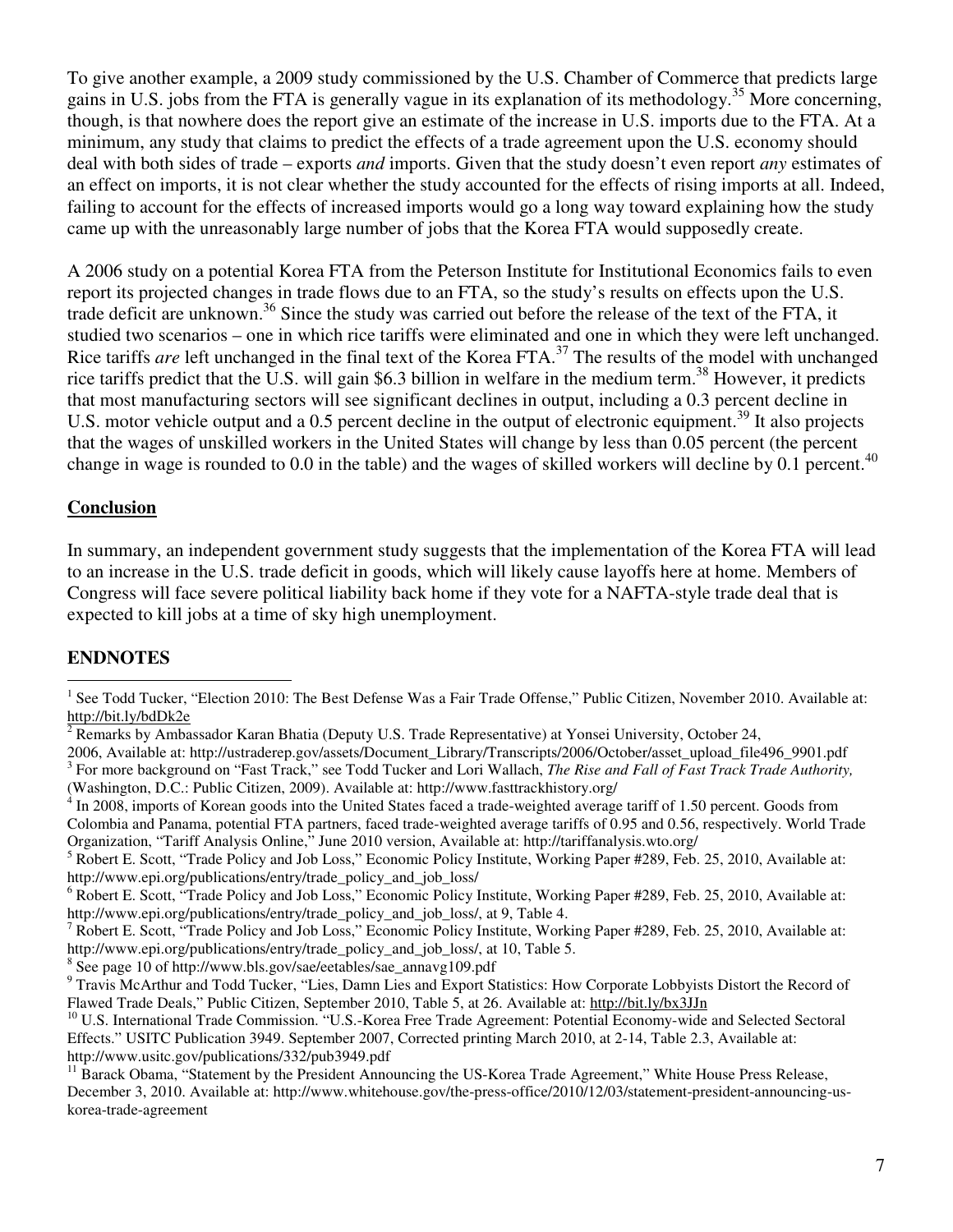$12$  The White House, "Economic Value of the US-Korea Free Trade Agreement: More American Exports, More American Jobs," December 3, 2010. Available at:

http://www.whitehouse.gov/sites/default/files/fact\_sheet\_economic\_value\_us\_korea\_free\_trade\_agreement.pdf <sup>13</sup> Sewell Chan, "Few New Jobs Expected Soon From Free-Trade Agreement With South Korea", *New York Times*, December 7, 2010.

<sup>14</sup> U.S. International Trade Commission. "U.S.-Korea Free Trade Agreement: Potential Economy-wide and Selected Sectoral Effects." USITC Publication 3949. September 2007, Corrected printing March 2010, at Table 2.2 on page 2-8.

<sup>15</sup> John Tschetter, "Exports Support American Jobs," International Trade Administration, International Trade Research Report No. 1, April 2010, at Table 1, Available at: http://trade.gov/publications/pdfs/exports-support-american-jobs.pdf

<sup>16</sup> U.S. International Trade Commission. "U.S.-Korea Free Trade Agreement: Potential Economy-wide and Selected Sectoral Effects." USITC Publication 3949. September 2007, Corrected printing March 2010, at 2-13.

<sup>17</sup> The White House, *President's Progress Report on the National Export Initiative*, July 7, 2010, Available at: http://www.usitc.gov/publications/332/pub3949.pdf

<sup>18</sup> The White House, "Economic Value of the US-Korea Free Trade Agreement: More American Exports, More American Jobs," December 3, 2010. Available at:

http://www.whitehouse.gov/sites/default/files/fact\_sheet\_economic\_value\_us\_korea\_free\_trade\_agreement.pdf

<sup>19</sup> The White House, "Economic Value of the US-Korea Free Trade Agreement: More American Exports, More American Jobs," December 3, 2010. Available at:

http://www.whitehouse.gov/sites/default/files/fact\_sheet\_economic\_value\_us\_korea\_free\_trade\_agreement.pdf

 $^{20}$  Ibid, at 2-4: "[The model] maintains a balance in the factors of production—labor, capital, and natural resources—so that if some sectors expand and need more labor, other sectors must contract and release that much labor."

<sup>21</sup> U.S. International Trade Commission. "U.S.-Korea Free Trade Agreement: Potential Economy-wide and Selected Sectoral Effects." USITC Publication 3949. September 2007, Corrected printing March 2010, at 2-14, Table 2.3.

 $22$  The location of businesses was determined from data obtained from Hoover's Inc.

<sup>23</sup> "S. Korean automakers hail KORUS FTA," Yonhap, Dec. 5, 2010.

 $\overline{a}$ 

<sup>24</sup> Sewell Chan, "U.S. and South Korea Have Reached Trade Deal," *New York Times,* Dec. 3, 2010.

<sup>25</sup> U.S. International Trade Commission. "U.S.-Korea Free Trade Agreement: Potential Economy-wide and Selected Sectoral Effects." USITC Publication 3949. September 2007, Corrected printing March 2010, at Table 2.2.

 $^{26}$  2008 data from the Current Employment Statistics of the Bureau of Labor Statistics ( http://data.bls.gov/cgi-bin/dsrv?ce ). Average hourly earnings for "other transportation equipment" was obtained by multiplying the average hourly wage of the aerospace products and parts, ship and boat building, and other transportation equipment industries by the number of workers in that industry, then dividing by the total number of workers in all three industries.

 $^{27}$  ftp://ftp.bls.gov/pub/special.requests/ForeignLabor/aeind336naics.txt

<sup>28</sup> U.S. International Trade Commission. "U.S.-Korea Free Trade Agreement: Potential Economy-wide and Selected Sectoral Effects." USITC Publication 3949. September 2007, Corrected printing March 2010, at 2-14, Table 2.3.

<sup>29</sup> 2008 data from the Current Employment Statistics of the Bureau of Labor Statistics ( http://data.bls.gov/cgi-bin/dsrv?ce ). Industry: "Animal slaughtering and processing" Series ID: CEU3231160003.

<sup>30</sup> Employment data is from the Bureau of Labor Statistics' Quarterly Census of Employment and Wages, series IDs ENU<ST>0001053116 and ENU<ST>00010510, 2009 annual data. The Cook Political Report's state PVIs are available here: http://www.cookpolitical.com/sites/default/files/statepvi.pdf

<sup>31</sup> U.S. International Trade Commission, "Assessment of the Economic Effects on the United States of China's Accession to the WTO," August 1999, at xi.

<sup>32</sup> Trade flow data from the USITC DataWeb. Deficit calculated on a domestic imports minus imports for consumption basis. Figures inflation-adjusted to 2009 using the CPI-U-RS.

<sup>33</sup> The White House, "Economic Value of the US-Korea Free Trade Agreement: More American Exports, More American Jobs," December 3, 2010. Available at:

http://www.whitehouse.gov/sites/default/files/fact\_sheet\_economic\_value\_us\_korea\_free\_trade\_agreement.pdf

<sup>34</sup> Kozo Kiyota and Robert M. Stern, "Economic Effects of a Korea-U.S. Free Trade Agreement,"

Korea Economic Institute of America, 2007, at 24, Available at: http://www.keia.org/images/stern2007.pdf

<sup>35</sup> Laura M. Baughman and Joseph F. Francois, "Trade Action – or Inaction: The Cost for American Workers and Companies," U.S. Chamber of Commerce, September 15, 2009, Available at:

http://www.uschamber.com/assets/international/uscc\_trade\_action\_inaction\_study.pdf

<sup>36</sup> Jeffrey J. Schott, Scott C. Bradford, and Thomas Moll, "Negotiating the Korea–United States Free Trade Agreement," Policy Brief 06-4, Institute for International Economics, June 2006, Available at: http://www.iie.com/publications/pb/pb06-4.pdf

<sup>37</sup> According to "Annex 2-B Tariff Schedule of Korea," unprocessed rice tariff categories are in staging category Y, which means that Korea did not commit to lower tariffs on unprocessed rice, according to page 3 of the General Notes on the Tariff Schedule of the Republic of Korea. There are a few products with rice ingredients that Korea has committed to reduce tariffs on, but they are only on heavily processed rice, such as rice cakes and rice bran oil. See "Annex 2-B Tariff Schedule of Korea" at: